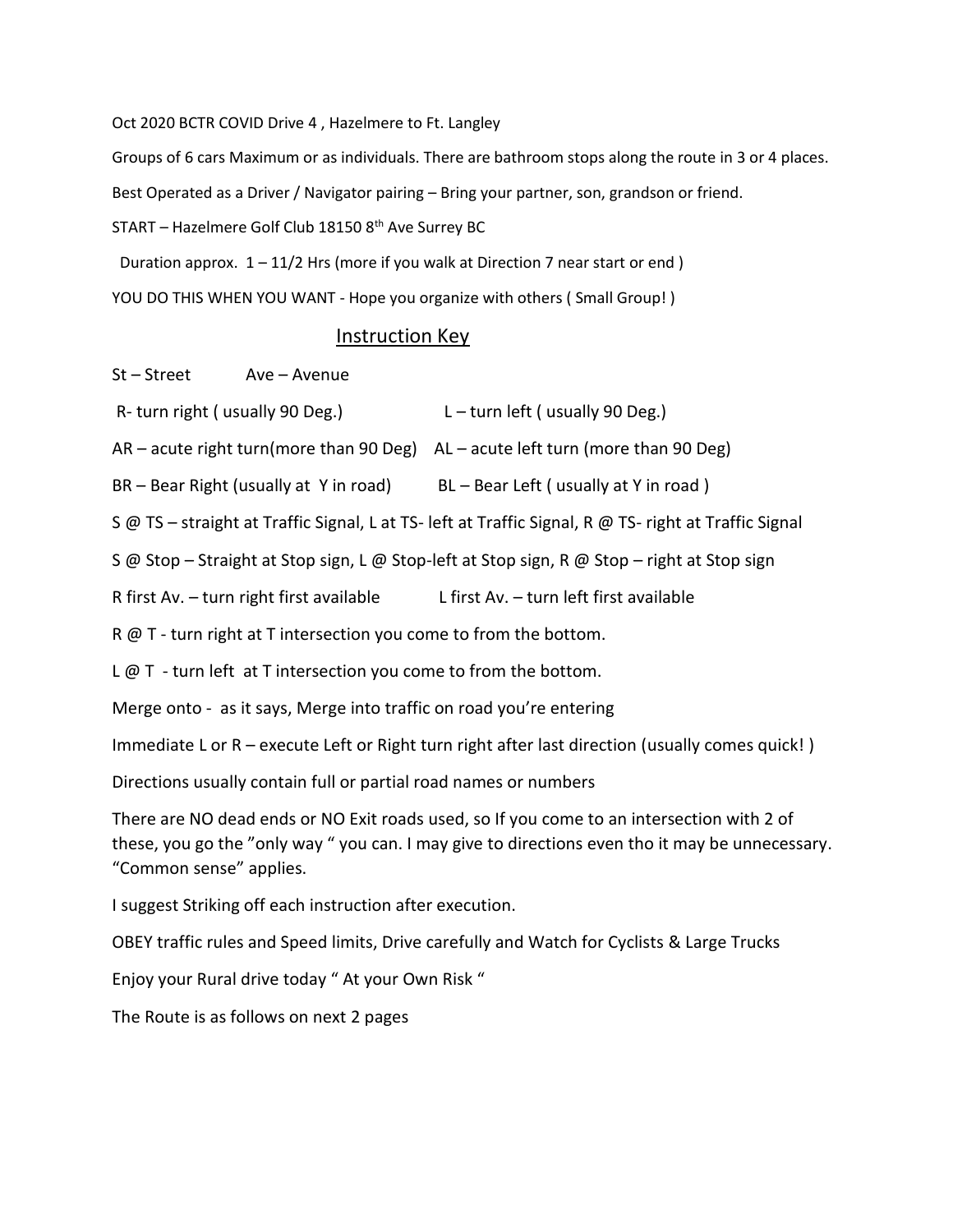- 1) R @ out of parking lot Eastbound on 8 Ave
- 2) R @ 184 St
- 3) L at 0 Ave
- 4) L @ 192 St
- 5) R @ 8 Ave
- 6) S @ Stop ( 200 St)
- 7) OPTIONAL walk at Campbell Valley park ( bathrooms here)
- 8) Continue on 8 which turns right on 204 St
- 9) 204 St bends onto 4 Ave
- 10) R @ 216 St
- 11) L @ 0 Ave
- 12) L @ 224 St
- 13) R @ 8 Ave
- 14) R @ 232 St
- 15) L @ 6 Ave ( becomes Murchie)
- 16) AL @ Stop 8 Ave
- 17) R @ 235 St There is a forced Left a checkerboard ( 237A St.)
- 18) R @ Stop (12 Ave )
- 19) R @ T ( 240 St )
- 20) L @ 0 Ave
- 21) L @ 264 ( only way to go )
- 22) R first Av. follow Hwy 13 sign
- 23) L @ TS onto Hwy 13 North
- 24) R @ TS ( 8 Ave )
- 25) S @ STOP ( 272 St )
- 26) L @ Bradner Road CAUTION ! lots of gravel trucks!
- 27) Continue Straight and go past "U Catch"
- 28) Caution School Zone  $-$  S @ TS (King)
- 29) S @ TS ( Fraser Highway )
- 30) Stay on Bradner thru "S" curves under Hwy 1 overpass
- 31) S @ Stop ( Townshipline )
- 32) L @ Myrtle BEFORE Tracks !
- 33) Follow Twisty road Caution !
- 34) Cross Over Nathan Creek Twice !
- 35) L @ Stop ( Lefeuvre )
- 36) R @ Myrtle
- 37) R @ Baynes
- 38) R @ 56 Ave Stop at Tracks -Then proceed
- 39) L @ Bradner